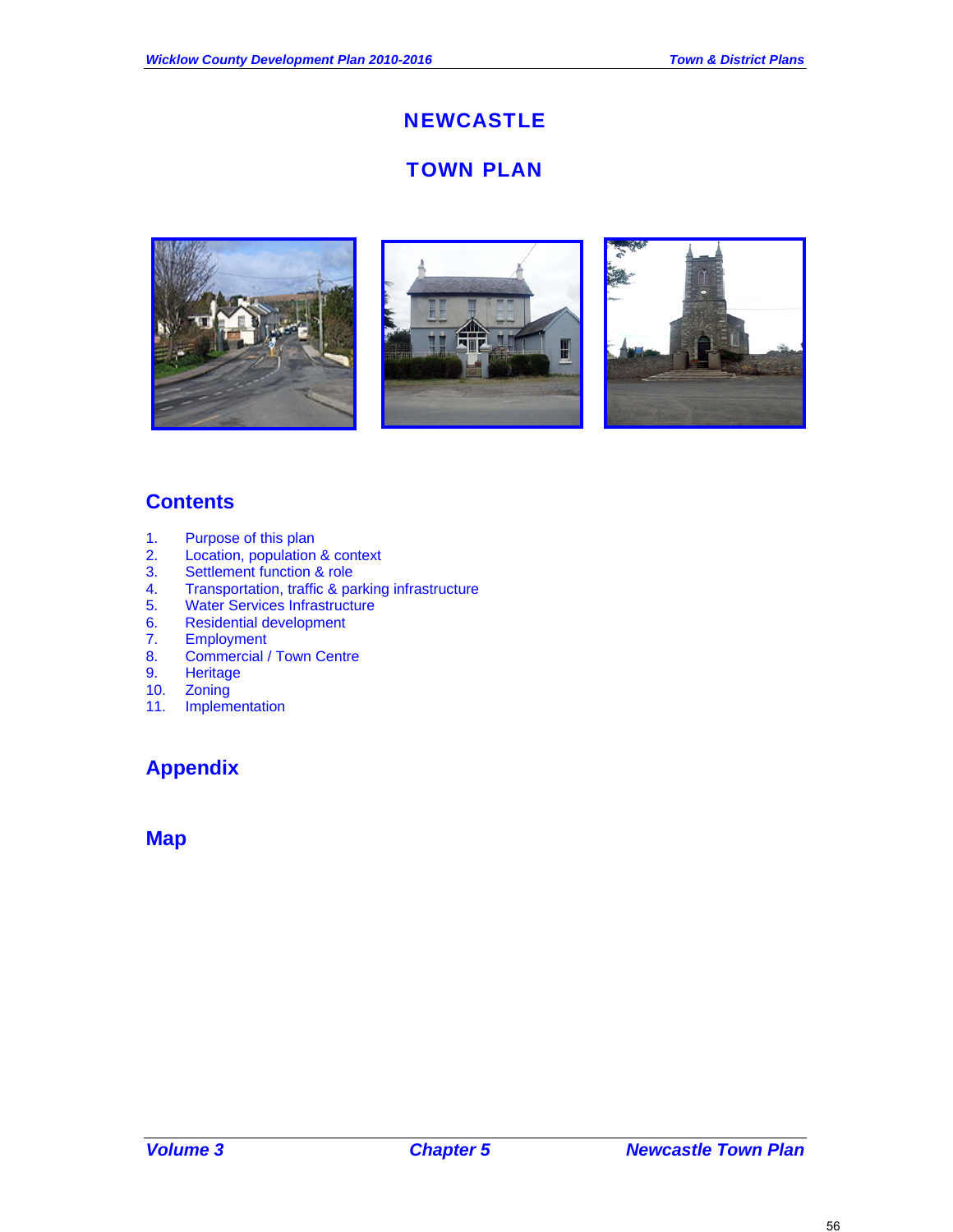## **1. Purpose of this plan**

The purpose of this plan is to put in place a structure that will guide the future sustainable development of Newcastle. This Plan, in conjunction with the County Development Plan, will inform and manage the future development of the town. While Newcastle is a small settlement, its proximity to the N11 national route and Dublin, as well as its charm, beautiful setting and its small size, puts it under severe development pressure.

The aim of this plan is to establish a framework for the planned, coordinated, and sustainable development of Newcastle, and to enhance and facilitate the balancing of economic, social and environmental infrastructure in the interests of the community.

This plan will ensure that residential development is located in a sustainable manner close to commercial development and amenities, that it will take place in tandem with physical, community and amenity infrastructure, and this plan will designate land for such usage.

### **Town Plan Status**

As this plan is part of and forms a subset of the County Development Plan it is not proposed to include a repetition of the policies, objectives or strategies as set out in the CDP. Where standards or objectives for a particular development are not included in this plan the provisions of the CDP shall apply. The plan will however seek to formulate appropriate Newcastle specific development objectives and guidance, compatible with those of the CDP, to assist the Development Management process in managing sustainable progress for the town.

## **2. Location, population & context**

Newcastle is situated in County Wicklow 2km to the east of the N11 route on the R761 Regional Road, approximately 4km south of Kilcoole, 4km from Newtownmountkennedy, approximately 12km north of Wicklow Town and south of Greystones/Delgany and approximately 2km from the coast.

Newcastle is a classified in the County Development Plan 2010-2016 as a 'Rural Town' with a 2006 Census population of 938. The County Development Plan 2010-2016 envisages a population of 1,500 by 2016 and 1,750 by 2022**.** Land use designation in this plan will be based on a population of 1,500.

Newcastle contains a Church of Ireland national school, Church of Ireland church, a public house, local convenience shop, a car sales outlet and motor repair shop, GAA facility, soccer pitch, playground, tennis courts, community hall, garden centre, and religious centre. The topography in Newcastle Lower is predominately flat while the gradient to the west of the main street in Newcastle middle is steeper and increases from the 20m contour to the 40m contour line.

There are several well-established, medium density housing estates in the town of Newcastle including a new 32-house scheme that has commenced construction and of which 12 are built.

#### **Historical Context**

The name of the village has its origins from the first castle that was built close to the village between the years of 1177 and 1184 by Hugh De Lacey, then Governor of Ireland under Henry II. There were only two royal castles at that time, one in the city of Dublin and the other in Newcastle.

The Royal castle in Newcastle was known as Novum Castrum McKynegan. It was subsequently destroyed during the fourteenth and fifteenth centuries and rebuilt as a gatehouse. The ruins are on the edge of a motte with an unusually large and flat summit some 69m in diameter and 4.8m high. In 1606 Wicklow became a County arising from decisions taken at Newcastle and recommended to the Privy Council at Dublin castle.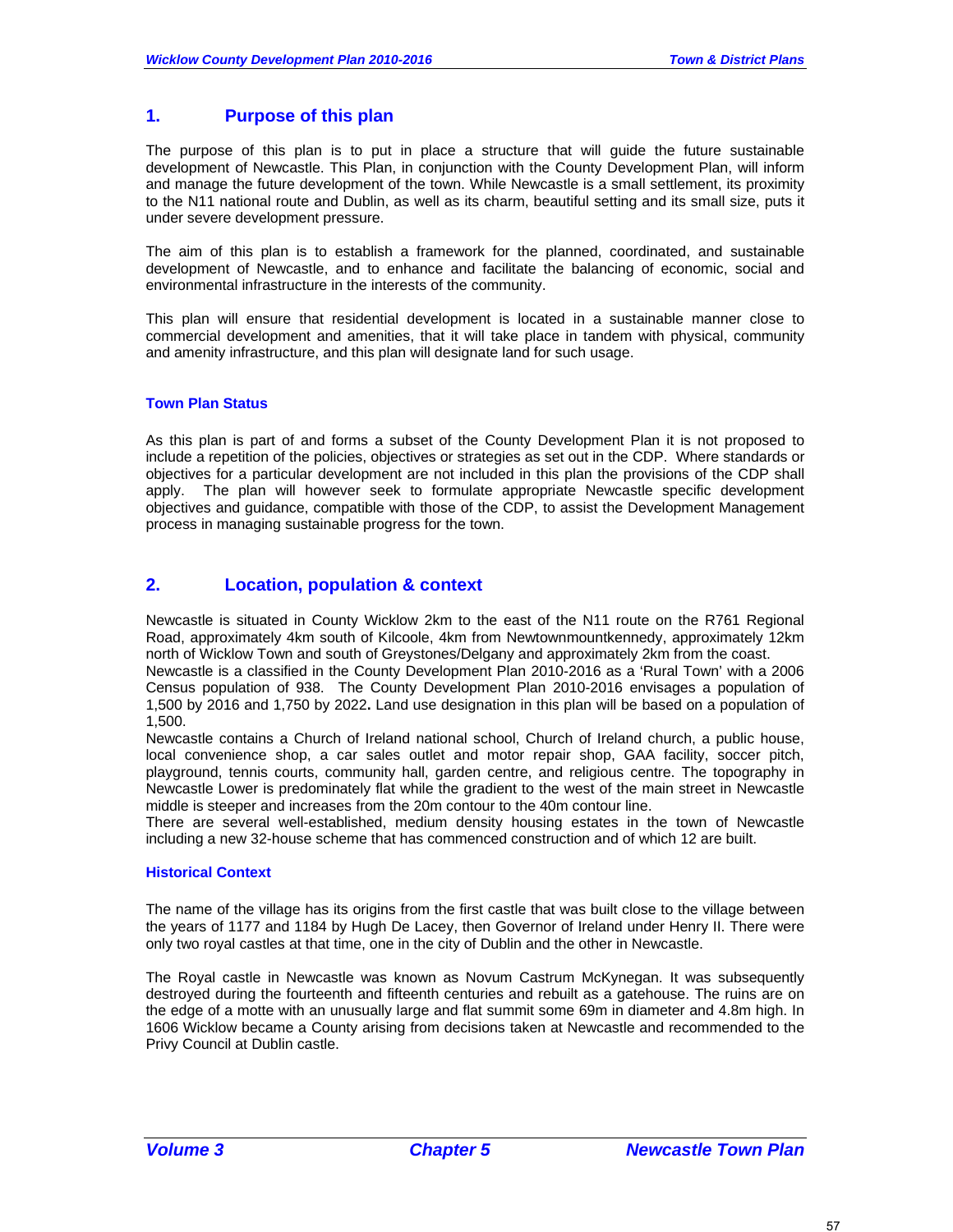### **Urban Form**

Over the past hundred and fifty years, the village has developed around two poles: one around the church, rectory, national school and the ruined castle, and the other around the junctions on regional route R761, sea road and the link road back to the church and school. This pole contains the shops, public house, and post office for the village. In the 1970s the first large housing estates were built immediately south of the latter area, followed by the community centre, GAA club, a religious institution, and by several other residential estate developments up to the present. These have all been sited to the southern side of the R761 pole, and larger houses have been constructed to the north of this pole.

This is clearly the dominant development area of Newcastle, and the future land use designations will accordingly be concentrated around this development pole. Furthermore, Town Centre facilities will be centred around the bridge to reinforce and consolidate the existing commercial facilities. All other zonings are based on enabling access to these facilities by walking and cycling. The dominant physical attribute of Newcastle is the open spacious character of Main St, a rarity in terms of the spatial organisation of villages. This Plan will seek to reinforce this relaxed organic form.

The map defines the development boundary in red and defines the wider hinterland/ agricultural greenbelt. The map shows the environs boundary in green. The wider boundary encompasses assets and amenities that are particular to Newcastle, such as the immediate rural landscape, the beach at Sea Road, railway, the Kilcoole Marshes Special Protection Area and the BirdWatch Ireland reserve. It extends northwards to the junction of the R761 and Leabeg Lane, south to the junction of the R761 and Five Mile Point Road, westwards towards the N11, eastwards to the sea, and incorporates the townlands of Newcastle Lower, Middle, and Upper, Leamore Lower, and Upper, Blackditch, and part of Tiglin.

## **3. Settlement function & role**

The Regional Planning Guidelines for the Greater Dublin Area (RPGs) put in place a broad planning framework for the development of the Greater Dublin Area of which Wicklow forms a part. The Guidelines are informed by and flow from the National Spatial Strategy 2002 – 2020. The RPG's provide an overall strategic context for the Development Plans of each Local Authority.

The RPG's make a distinction between the existing built up area and its environs where the built up area is the Metropolitan and the remainder the Hinterland with a range of settlement sizes that have the potential to attain an enhanced level of sustainability. Northeast Wicklow including Bray and Greystones/Delgany, and their environs, are within the Metropolitan area while the remainder of the County is Hinterland.

The County Development Plan 2010-2016 settlement strategy seeks to locate population growth and channel development in line with the principles of the RPGs. It promotes a hierarchy of settlements in recognition that the settlement role and function is a product of scale and spatial distribution and designates Newcastle a 'Rural Town'.

However, unlike most of the other towns in this category, Newcastle does not have a large hinterland and is very close to the settlements of Newtownmountkennedy and Kilcoole, that both have a higher designation in the CDP as 'Moderate Growth Town' and 'Small Growth Town' respectively. In addition it is within 12km of both Wicklow Town and Greystones/Delgany that have even higher designations again.

To fulfil its remit this plan shall not make provision for development of a scale that is commensurate with and appropriate for higher order settlements. Rather Newcastle's role is to sustain the local community and those of the town's environs through crafted land use policies and objectives scaled to meet the needs of the settlement.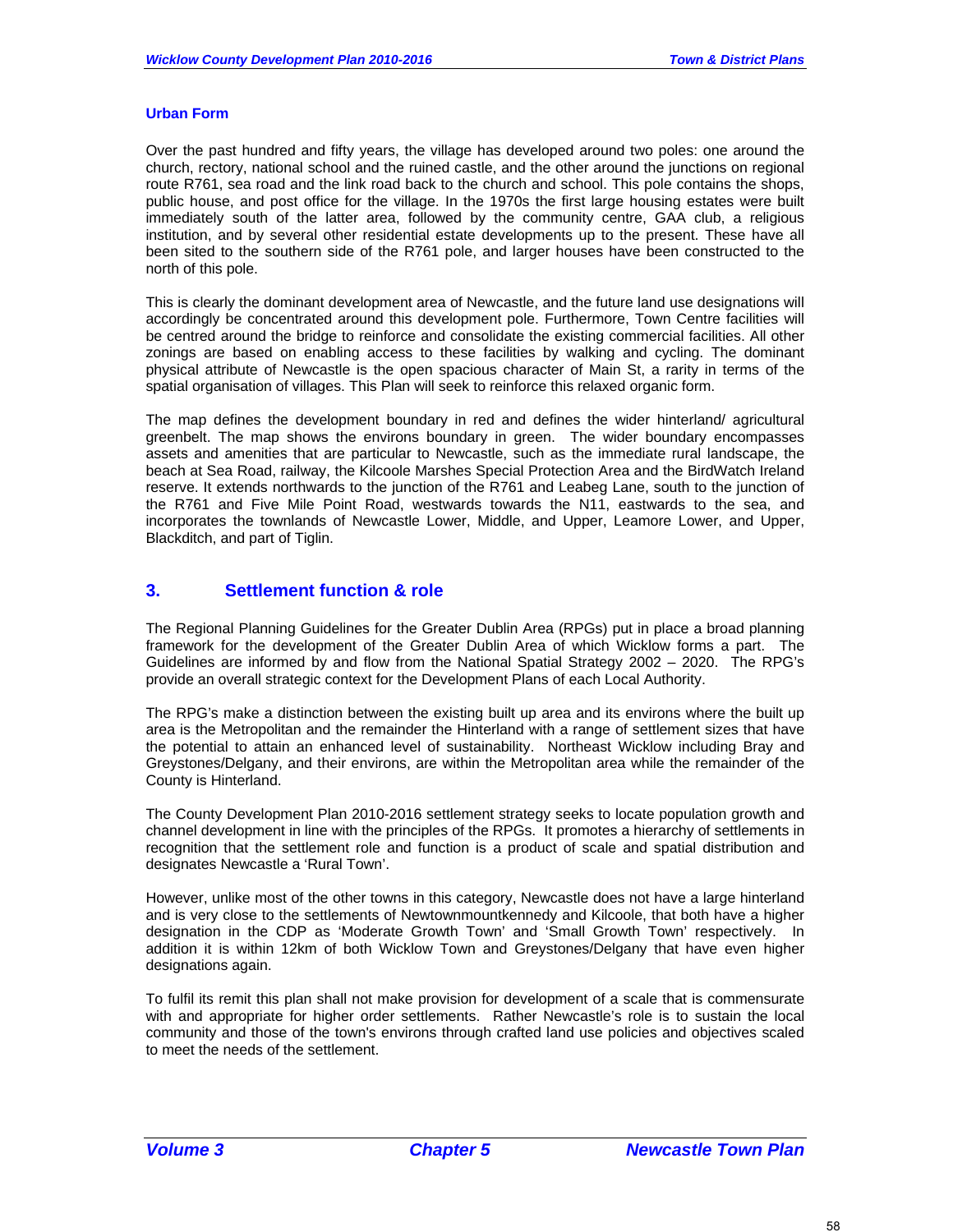## **4. Transportation, traffic & parking infrastructure**

Newcastle, as defined within the development boundary of the map is principally situated around the pole defined by Regional Road R761 and Local Road L5050 that runs towards St Francis Primary School and Sea Road. Apart from a pinch point just north of the Town Centre, the R761 is reasonably aligned, though it lacks footpaths and public lighting to the north of the town centre and south of the community centre. The L5050 is very narrow in places and lacks pedestrian links between the Town Centre and St Francis School. While the construction of a footpath linking the school with the Town Centre has commenced, final land acquisition is not yet complete.

Sea Road is very narrow in places, especially at its junction with the R761, and requires footpaths for most of the distance to the GAA club. Further development along Sea Road will not be permitted until these shortcomings have been addressed. Parking to accommodate new developments shall be resolved through the Development Management process. Public transport frequency has improved in recent years and there are 15 buses per day serving the village connecting to Kilcoole, Greystones, Bray and Dublin. There is potential for a rail halt adjoining the beach at the end of Sea Road, similar to that at Kilcoole. There is a need to develop the permeability of the existing and emerging settlement by the provision of pedestrian and cycling links throughout the Town, and in particular a pedestrian link between the town centre and St Francis Primary School.

### **Objectives**

- Improve the road and provide a footpath, along the L5050 between the village centre and St. Francis School;
- Improve the road and provide a footpath and cycleway adjoining the beech hedge, along the R761, at the south of the village at the Watchtower Centre;
- Improve the road where required and provide a footpath and cycleway, along the of the R761 from the L5050 to the north of the village;
- Improve the road and provide a footpath, along the L5550 (Sea Road), from Hunters Leap to the R761;
- Realign the junction of Sea Road/R761, in conjunction with the redevelopment of the adjacent site;
- Provide pedestrian and cycling linkages within and between existing and new housing/mixed use development throughout the village;
- Require any development taking place at Oaklawn to provide a linear park, cycleway and footpath, properly lit, along the Newcastle River to facilitate a link to the L5550. The link point shall make provision for a vehicular access from zoned low density housing land adjoining to the south;
- Make land use provision for a rail halt at the end of Sea Road as shown on the map within the agriculture/greenbelt;
- Complete the public lighting shortfall throughout the town in conjunction with the development of zoned land.

## **5. Water Services Infrastructure**

### **Water Supply**

Newcastle is currently supplied by the Vartry Scheme via a Reservoir to the west of Newcastle, which has capacity of approx 90 m<sup>3</sup>. It is intended to upgrade this reservoir to 450m<sup>3</sup> as part of the Newtownmountkennedy Regional Water Scheme, and upgrade distribution mains accordingly. These works are expected to be completed by 2010. The existing supply is capable of servicing new development until the new scheme is commissioned.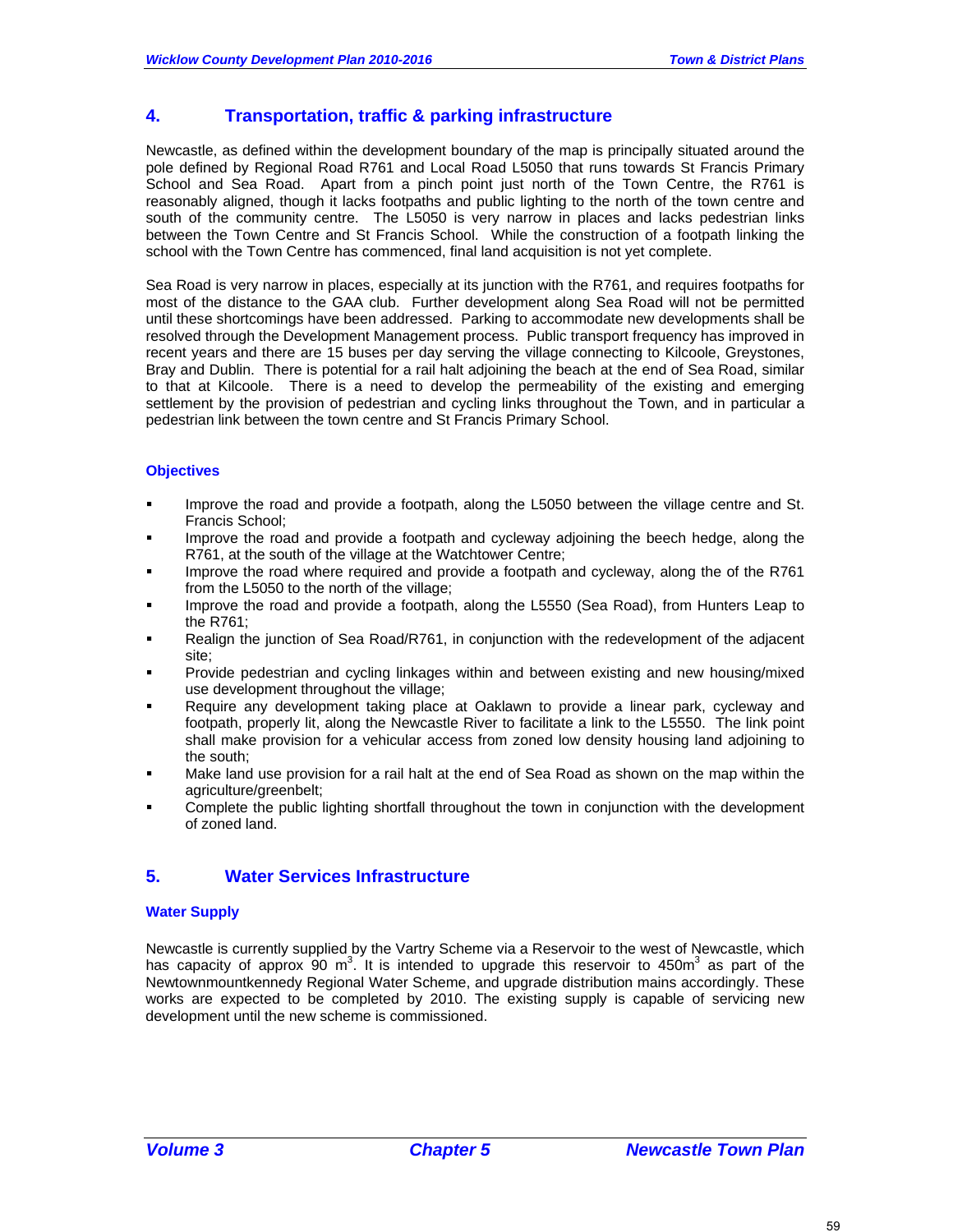### **Waste Water**

Newcastle is currently served by a Waste Water Treatment Plant located on Sea Road. The current capacity of the treatment plant is 1000 population equivalents (PE). However, while there are plans to carry out a limited upgrade of this plant, development will be constrained here until the new regional wastewater treatment plant proposed for Newcastle, Kilcoole, Kilpedder, Kilquade and Newtownmountkennedy at Leamore, Newcastle is commissioned. This is not expected to be in place before 2011. **No new significant development can take place until this infrastructure is in place.** 

### **6. Community Infrastructure**

Community infrastructure must be progressed in tandem with residential development, and the latter will only be permitted on the basis of satisfactory provision of land for the former.

### **Sport/Play/Community**

For a village the size of Newcastle, there are relatively good community facilities including a community centre (multipurpose hall, meeting room, crèche), playground, tennis courts, GAA facility and an informal soccer pitch. However, to cater for the planned increased population of 663 further facilities will be required and at least 1.6 ha will be designated for such uses, half of which should be in the form of formal active playing areas for youths and adults, and a minimum of a third for children's play. A further 0.2ha will be apportioned for community use. Such lands will be bundled with newly apportioned residential lands in small action areas requiring provision of both land uses in tandem.

### **Objectives**

- An area of at least 0.9ha shall be levelled, drained and developed for active play within Action Area 2 and shown on the map;
- 0.2ha shall be provided for children's play as part of the development of Action Area 3 land;
- The area adjoining and to the east of the tennis courts shall be developed as an all weather play area. The tennis courts area shall be upgraded;
- An area of 0.8ha shall be set out for community/recreational use as part of the land zoned for employment use to the east of Watchtower House.

### **Education**

The current primary school site may not be capable of servicing the 2016 population of the village. In line with Department of Education requirements, 2ha is designated for educational use at a location proximate to residential and amenity lands. To enable the usage of the school to be as sustainable as possible, land will be designated for this use to the north of the town centre in the midst of newly zoned residential lands to enable the majority of the children to walk to school. The zoning of these lands provide an option in accommodating primary school needs in the event that the existing St Francis School is unable to do so.

### **Parks, Open Space & Green Amenity**

Land is designated for a town park, leading to a linear park along the southern bank of the river and upstream of the bridge. The park shall provide a pedestrian link between Regional Route 761 and Local Road 5050 alongside the stream.

This town park shall adjoin the R761 and be in the form of a 'Village Green', in the order of 0.25ha, overlooked by the projected town centre development, and continue as a linear park incorporating a safe lit footpath between the town centre and the school for pedestrians. That portion of the linear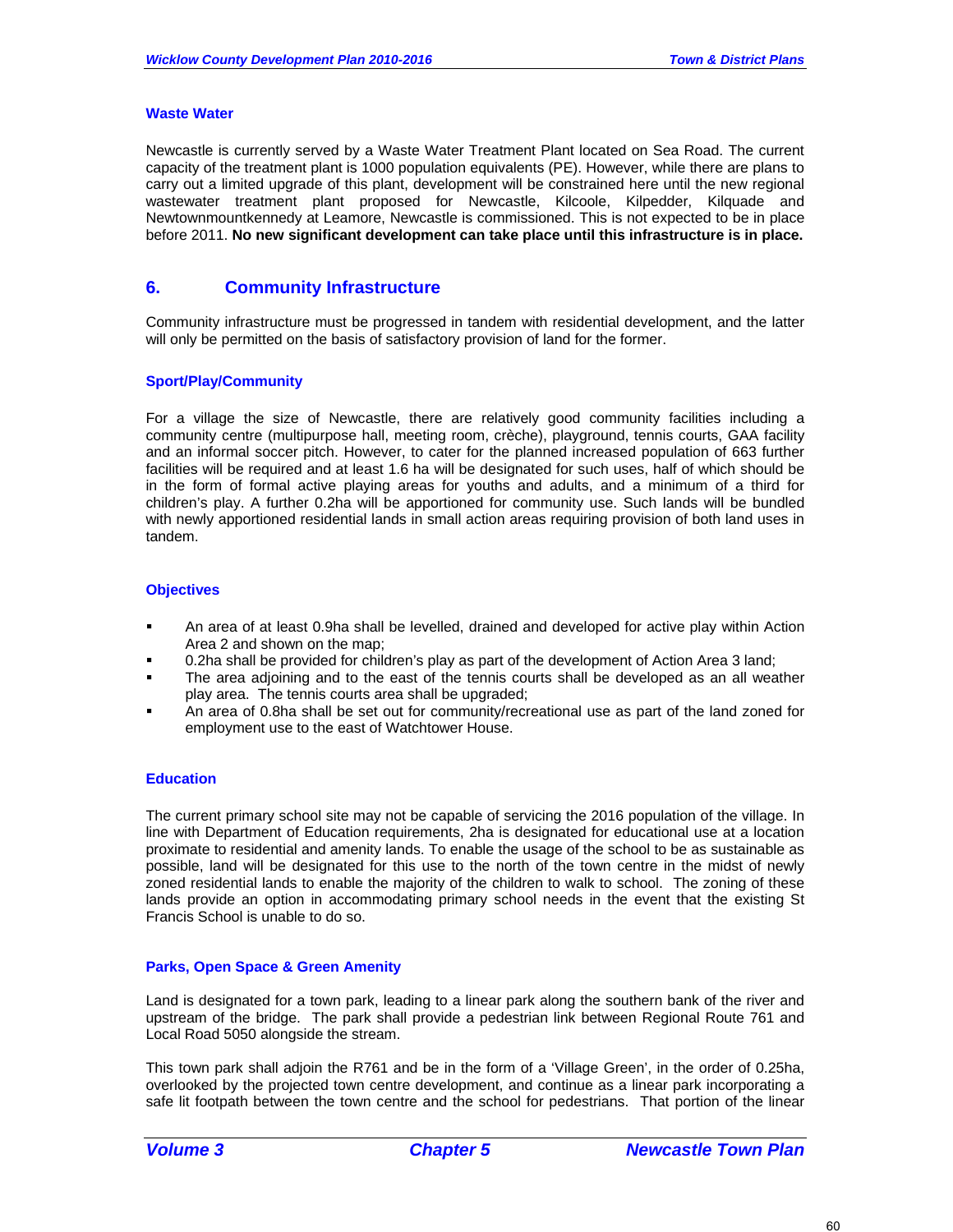park linking the village green to local road 5050 shall also make provision for cyclists. Residential development adjoining the linear park shall be designed to give maximum passive surveillance.

### **Objectives**

- To provide for an agricultural/greenbelt zone, as shown on the map, to accommodate agriculture and amenity uses in a manner that protects the physical and visual amenity of the area.
- To provide green buffer zones at least 5m deep between all new developments and the nearer edge of adjoining public roads.
- To ensure that all buffer zones shall be landscaped/tree planted and be kept free from development.
- To ensure that tree planted grass verges are included in the layout design of all developments including adjoining all public roads.

### **7. Residential development**

To cater for the 2016 population of 1,500, to allow for the anticipated decrease in household sizes, provide for circa 30% 'headroom', and adopting an 'excess factor' of 6%, a total of circa 21.5ha of land has been designated for residential development, in a mixture of low and medium densities. The Town Centre lands adjoining the river can accommodate 30 further residential units while an additional 2.75ha of low density land shall be provided adjoining and to the North of AA2 lands.

Since the original adoption of this plan in 2007, through the review of the County Development Plan 2010-2016, the town boundary has been extended by a further 3.25ha and the residential zoning increased by 3ha on the Newtownmountkennedy Road. This extended RE zone shall be limited to the development of eight units.

Large-scale developments will not be permitted, and the maximum size of any one development will be limited to 40 units in the interests of legibility and, reflecting the scale of the village. Similarly the renovation or redevelopment of vacant or derelict buildings, as well as new build, must recognise the character of the village.

### **Objectives**

- Notwithstanding the zoning of land for residential purposes, the Development Management process shall monitor and implement the 2016 population target and shall phase and restrict, where necessary, the granting of residential planning permissions to ensure this target is not exceeded;
- The maximum size of any one development will be limited to 40 units;
- Housing development shall be phased to ensure that infrastructure, and in particular land for community infrastructure, is provided to match the needs of new residents;
- 3 ha of land for low density, second phase residential development shall be provided adjoining and to the south of the GAA facility;
- Provision shall be made for sheltered housing as part of AA1 lands and detailed in the Action Area 1 zoning objectives;
- In the RE zone, house improvements, alterations and extensions and appropriate infill / new residential development in accordance with principles of good design, protection of existing residential amenity and consistency with the prevailing pattern and density of development in the vicinity will be permitted. While new developments shall have regard to the protection of the residential and architectural amenities of houses / buildings in the immediate environs, alternative and contemporary designs shall be encouraged (including alternative materials, heights and building forms), to provide for visual diversity.
- Lands measuring 3.48 ha at the Newtownmountkennedy Road (as identified on the plan map) shall be limited to the development of eight units.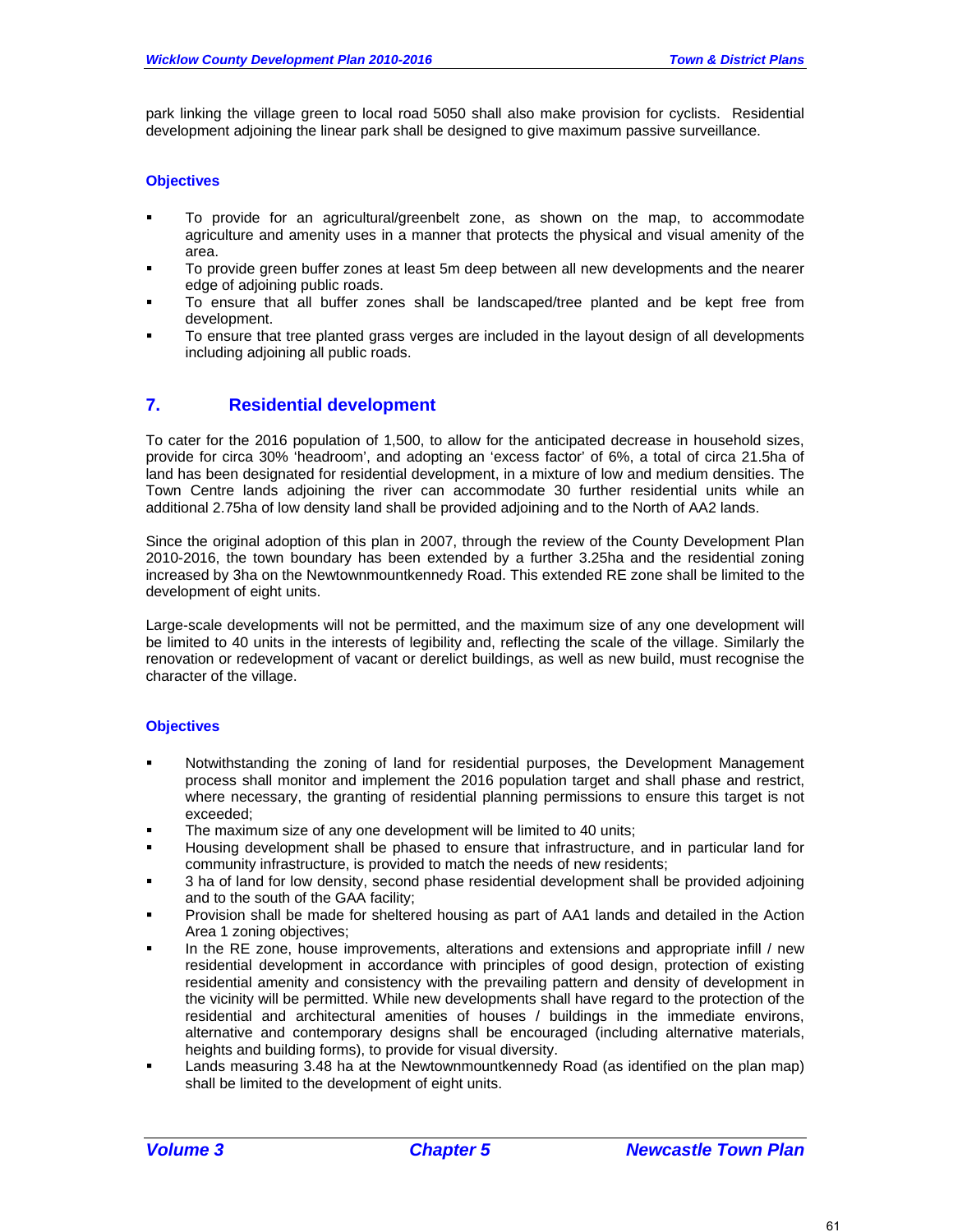Second phase residential shall be interpreted as being available for development when the majority of residential lands forming part of the Action Areas have been developed.

## **8. Employment**

As the key role of Newcastle is to sustain the local community there is a need to provide for more local employment and service facilities in Newcastle. Having regard to its location, settlement function, socio-economic structure and environmental character, a total of 3.25ha is designated for mixed use employment at 2.45ha and 0.8ha for Community and Recreation use, at the southern end of the town adjoining and the east of Watchtower House. This will be for service type employment with a limited portion for local enterprise.

Local service type uses could include workshops and small incubator units for enterprise. Such land should be developed at a low plot ratio, to a high level of design quality, and incorporate extensive landscaping.

Future development should also seek to expand the amenity and leisure potential of the settlement. Employment opportunities will be enhanced by providing and expanding retailing, tourism and other services within the settlement.

### **Objectives**

- The zoning of 3.25ha mixed use development where 2.45ha is for employment purposes and 0.8 Community and Recreation use;
- Development shall have a maximum plot ratio of 0.3;
- A minimum of 0.8ha shall be for local enterprise development;
- An overall plan for the entire employment land shall be submitted. This plan shall at least include:
	- Development to a high level of architectural design having an overall theme to ensure the development is visually cohesive
	- Detailed landscaping and tree planting proposals including overall, screen planting proposals and site boundary treatment.

## **9. Commercial / Town Centre**

It is important that town centres are inhabited and provide a mix of uses and exhibit a high standard of urban design to ensure vitality and viability, and accordingly the concept of "Living over the Shop" will be encouraged generally, and required in new developments.

The retail profile of Newcastle needs to be enhanced and strengthened. The most appropriate location is close to the bridge on the R761 so that the existing commercial centre can be supported and enhanced, and land is designated here for 'Town Centre' purposes

The Council will promote the development of vital village shops providing an immediate convenience to local rural residents. Major retail development is not considered appropriate for a settlement the size of Newcastle.

New development, including the refurbishment of buildings, shall be cognisant of existing character and streetscape in terms of massing, rhythm, materials and finishes.

The new town centre development shall be laid out having consideration for the Parks and Open Spaces objectives above.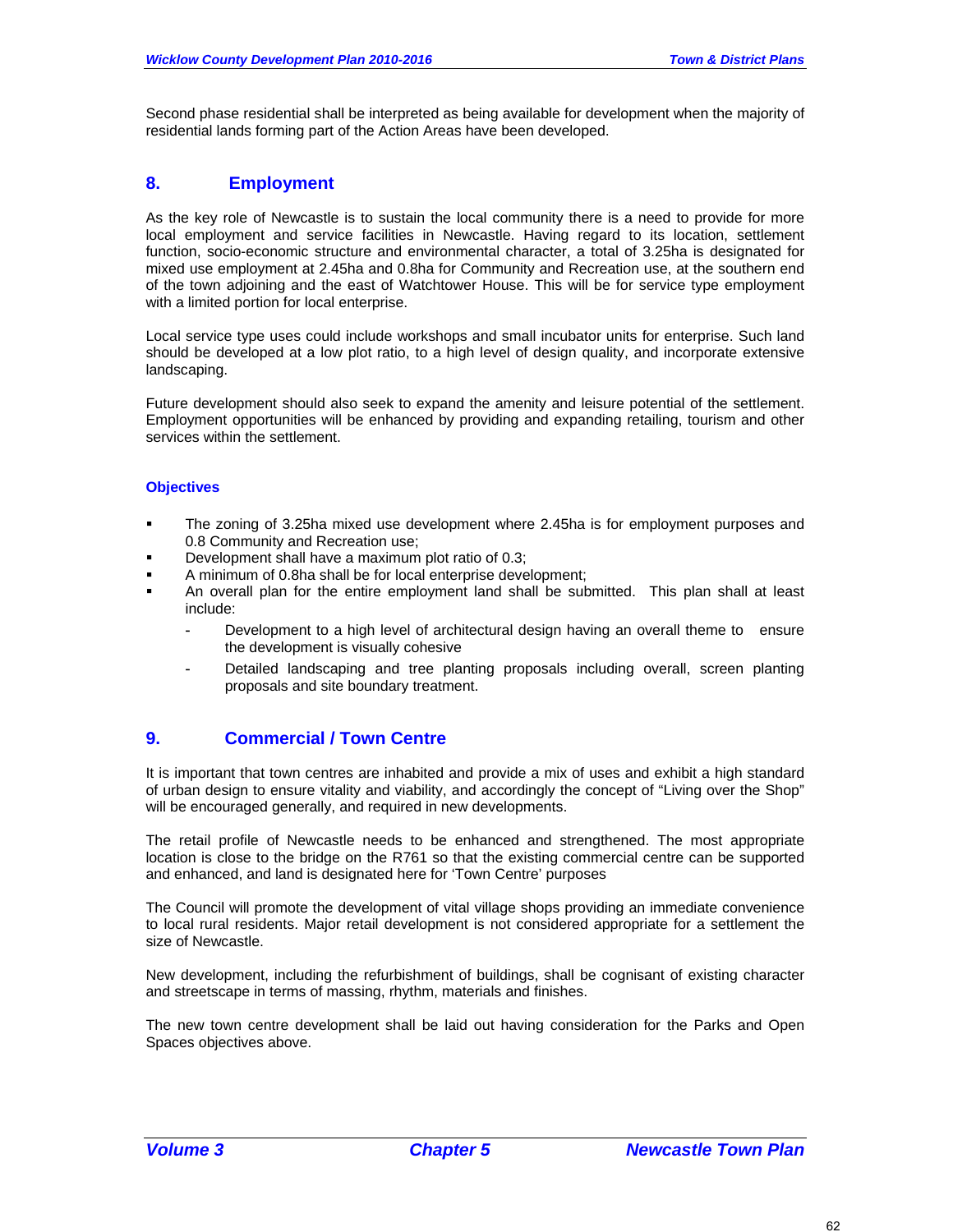## **10. Heritage**

The wider Newcastle area is rich in natural and built heritage assets. The coastal area that forms part of The Murrough Wetlands candidate Special Area of Conservation (cSAC), Kilcoole Marshes proposed Special Protection Area (pSPA) and the Murrough proposed Natural Heritage Area (pNHA) is of national importance. The nucleus of the old town focused upon the church, graveyard and old castle is designated as an area of historical archaeological interest. In addition the town has a number of protected structures, while a number of Recorded Monuments are located within the town and its greenbelt.

### **Objectives**

- Protect the natural, architectural and archaeological heritage of the town, in accordance with the provisions of the County Development Plan 2010-2016;
- Ensure that all proposals for development within the historic core of Newcastle and in the vicinity of recorded monuments shall submit an archaeological impact assessment as part of their application for development;
- All development shall have regard to the Eastern Regional Fisheries Board 'Requirements for the Protection of Fisheries Habitat during Construction and Development Works at River Sites';
- Protect trees, hedgerows, wooded area, watercourses and other features of the natural landscape that contribute to the biodiversity of Newcastle;
- To apply to the Department of the Environment Heritage and Local Government to fund a study to determine the resident Leislers bat habitat and formulate measures to ensure their protection.

## **11. Zoning**

The purpose of zoning is to indicate the land use objectives for the lands within the town boundary and agricultural greenbelt. Zoning aspires to promoting the orderly development of the town by eliminating potential conflicts between incompatible land uses, and to establishing an efficient basis for investment in public infrastructure and facilities.

The basis for the zoning in this plan is to develop the town in a compact form so that housing and facilities are within easy reach of each other, encouraging sustainable forms of transport such as walking and cycling. All medium density residential, retail, and community infrastructure zonings are within 400m of the bridge around which most existing commercial facilities are sited.

In this plan nearly all land use proposals are included in areas that are subject to Action Areas. The Action Areas contain performance criteria and designate precise areas for different land uses within their boundaries. These sub areas will be shown on the map, but will be indicative only, and the designer/developer has the option of laying out the overall area differently, provided such a layout being consistent with sustainable planning, and subject to the agreement of the Planning Authority. Grouping of the various land uses within these Action Areas ensures that each land use will be delivered, and that any developer providing for housing must provide for the other land uses in an integrated manner.

A supporting Vision has been included in support of each Zoning Objective. Only those uses that enhance, complement, are ancillary or neutral to the Zone Objective / Vision are acceptable. Uses that would be not normally permitted will be assessed in terms of their contribution towards the achievement of the Zoning Objective and Vision.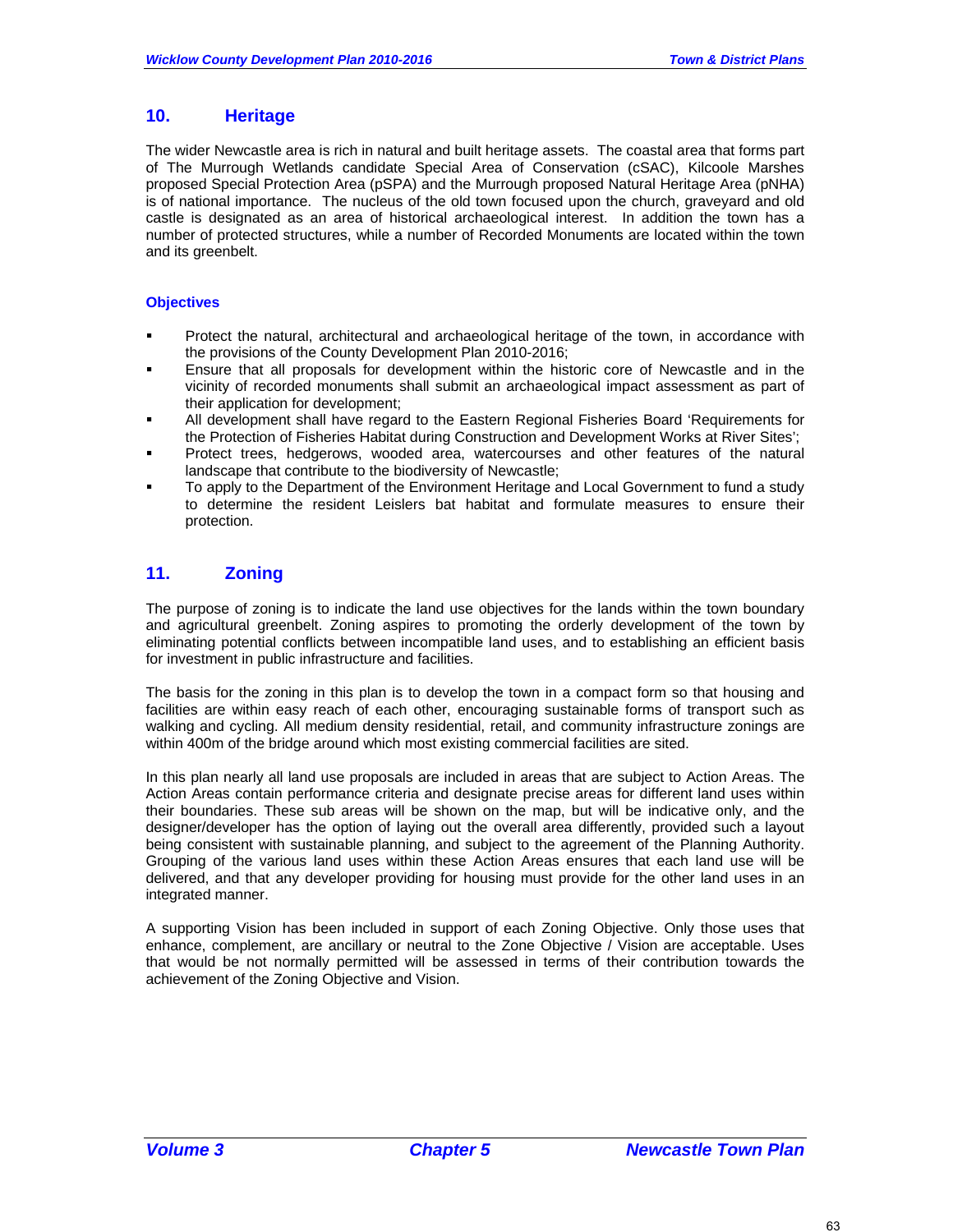## **Residential (R1, RE)**

*Objective: To provide for residential development to provide new communities and to protect and improve residential amenity.* 

Vision: To ensure that any new development conforms to County Development Plan standards and that development in existing areas (e.g. extensions, additional houses in side gardens, childcare facility etc) reflects the prevailing density and character of its immediate surroundings, and shall have a minimal impact on existing residential amenity.

Such residential uses include houses, open space, community facilities, home based economic activity, utility installations and ancillary development and other residential uses in accordance with the County Development Plan.

## **Town Centre (TC)**

*Objective:* To protect the special character of the town, concentrate commercial and cultural facilities, and to protect, provide for and/or improve the town centre facilities.

*Vision:* This rural town is located in an agricultural rural area, providing local services and limited employment opportunities to the surrounding rural areas, and also has a role as a dormitory town. There is also a strong built and natural heritage background in the town. This zoning objective seeks to consolidate the existing Town centre. The aim is to further develop the centre by extension of the area and provision of open space, parking, appropriate commercial and residential developments ensuring an opportunity mix of commercial, recreational, civic, cultural, leisure, residential uses, and urban streets, while delivering a quality rural town environment which will enhance the quality of life of resident, visitor and workers alike. The zone will strengthen retail provision, emphasise urban conservation, ensure priority for pedestrians and cyclists, and enhance and develop the existing town fabric.

Such town centre uses include retail, shops, health, restaurants, sufficient residential development to ensure the passive security of the zone, commercial, office, community, some tourism and recreational uses, community, including provision for Religious use as shown on the map, utility installations and ancillary developments for town centre uses in accordance with the County Development Plan.

## **Employment (E)**

*Objective*: To facilitate opportunities for general employment and enterprise related development.

*Vision:* Employment areas are intended to create, preserve, and enhance areas containing a range of employment uses within a well-designed and attractive setting that would supply employment opportunities for the settlement and its hinterland. It is also envisaged that indigenous and local enterprise is facilitated in this zoning.

Such employment uses include general and light industry, office uses, recycling centre, enterprise units, appropriate warehousing, utility installations and ancillary developments for employment and industry uses in accordance with the County Development Plan.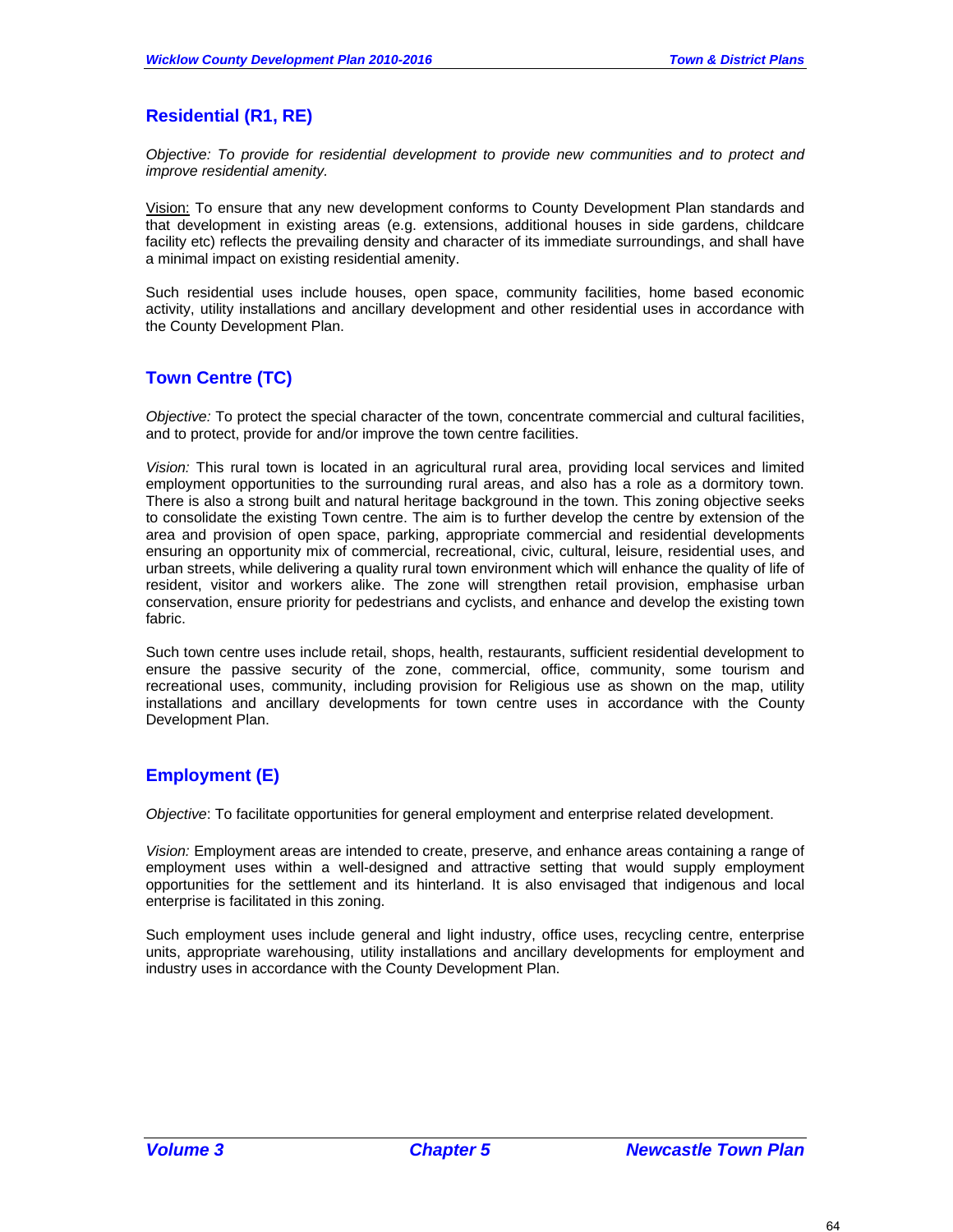## **Community, Educational & Social Infrastructure (CE)**

*Objective:* To facilitate and provide community, educational, recreational, institutional and related land uses.

*Vision:* The zoning objective seeks to provide and enhance the existing social infrastructure for the town.

Such community, educational and institutional uses include burial grounds, places of worship, schools, training facilities, community hall, sports and recreational facilities, utility installations and ancillary developments for community, educational and institutional uses in accordance with the County Development Plan.

## **Open Space (OS)**

*Objective:* To preserve and provide for open space and recreational amenities.

*Vision:* This zoning objective seeks to provide recreational and amenity resources for urban and rural populations subject to strict development controls. Only community facilities and other recreational uses will be considered and encouraged by the Planning Authority.

Such open space uses include tourism and recreational uses, community facilities, open space, sports grounds, utility installations and ancillary developments for open space uses in accordance with the County Development Plan.

## **Active Open Space (AOS)**

*Objective:* To provide for active recreational open space

## **Agricultural/Greenbelt (AGR/GB)**

*Objective:* To protect and provide for an agricultural greenbelt to demarcate the urban and rural area and provide for agriculture and amenity in a manner that protects the physical and visual amenity of the area.

*Vision:* The zoning objective seeks to create a rural/urban fringe that is attractive, accessible, diverse and multi-functional. It will serve the needs of both urban and rural communities, strengthen the links between town and country and contribute fully towards sustainable development. The role of the agricultural greenbelt is to retain the open and rural character of lands between and adjacent to urban areas, and an area of step down control from the town development boundary to the greater rural hinterland. Social housing will be permitted provided it is located in accordance with firm planning principles especially with respect to proximity to services and connectivity to the town.

Development within this zoning is controlled under the policies and objectives of the County Development Plan. Residential development shall be subject to the objectives for rural housing, as set out in the County Development Plan.

### **Public Utility (PU)**

*Objective:* To protect and provide for public services. 'Public Services' include all service installations necessarily required by electricity, gas, telephone, radio, television, drainage and other statutory undertakers.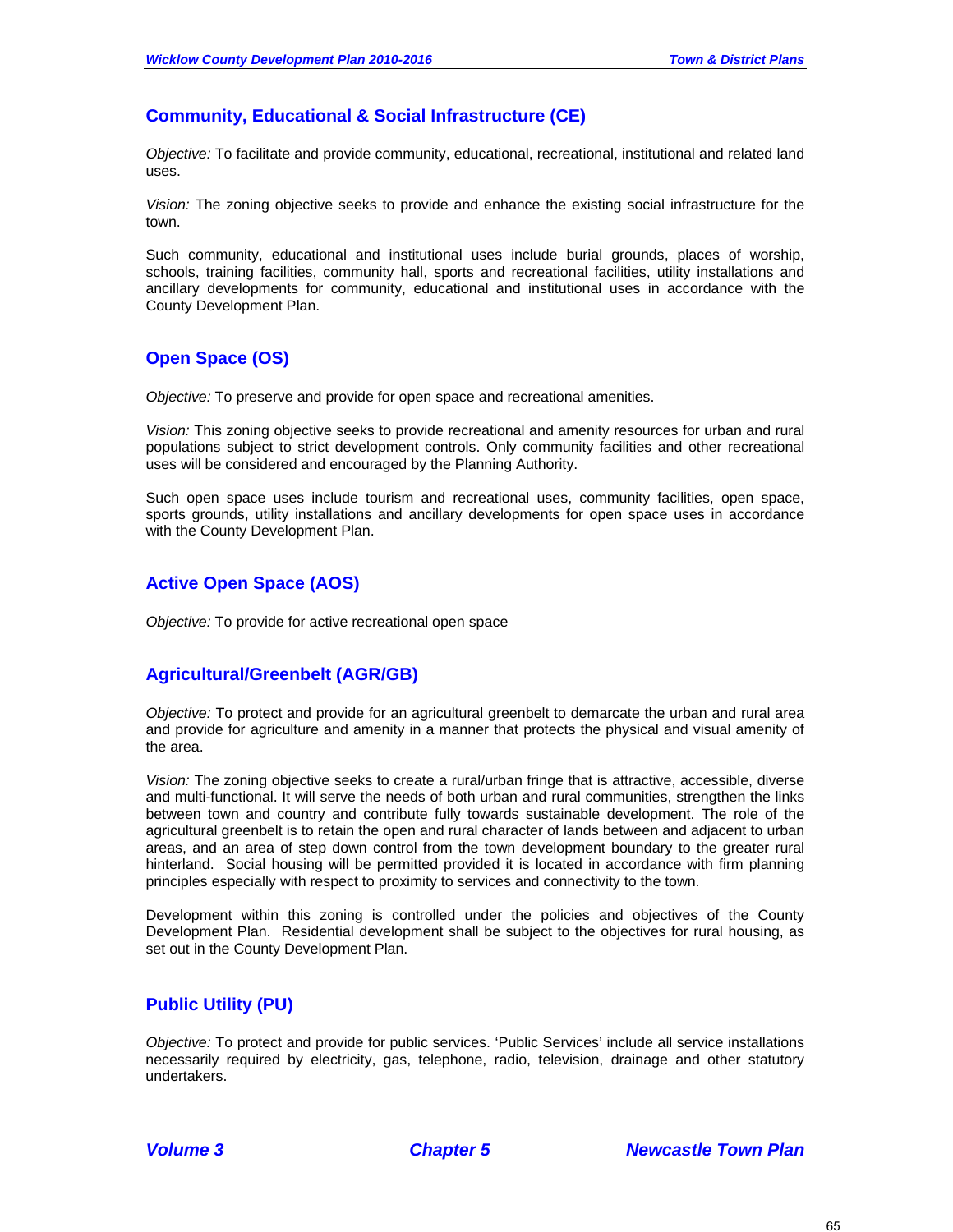## **Action Areas**

Action Areas have a list of objectives, as well as areas for each type of development. Any planning application prepared for these lands, while respecting all relevant development control standards and plan objectives, must provide for the phased and integrated delivery of each of these objectives. It will not be permissible to carry out only selective elements of the list of objectives.

Action Areas are identified in the map and outlined in blue. The precise location of each land use zone within each Action Area is illustrative only, and the different land uses may be located within other Action Areas if justified on planning grounds provided the same areas are provided for each land use. Before any planning application is made on any lands within an Action Area, an Action Area Plan must be agreed for the entire Action Area, showing how the landowners propose to comply with the objectives of the relevant Action Area. The Action Area Plan shall be agreed and signed by each landowner, and development thereafter must be in accordance that Plan once the proposed Action Area Plan has been approved by the Planning Authority. In the event of agreement not being reached by all the landowners, an Action Area Plan for a limited part of the area may be acceptable provided a broad and representative selection of the objectives can be achieved. Community infrastructure objectives shall be provided for in all such cases.

### **Objectives**

- Green buffer zones of at least 6m deep shall be provided between Action Areas 2 and 3, adjoining public roads including the private road that runs in a North East direction between Sea Road and the R761. Only parapet walls shall separate the area of green buffer and the development lands.
- All Action Area Plans shall include traffic calming measures that shall underpin the design of plans.

## **Action Area 1**

This Action Area is located immediately south of the stream and west of Regional Route R761. It shall comprise 1ha of Town Centre having a Town Park/passive Open Space across the whole frontage of the development. The park shall be at least 18m deep set back from the nearer edge of the R761. It shall have a maximum of 30 residential units. The Town Park shall be provided net of the 15% open space required within housing areas. Within the generality of the above the following shall be provided:

- Residential development within the residential and Town Centre parcels;
- Protection of established trees in the grounds of Oaklawn House and along the Newcastle River in the interest of visual amenity;
- Provision of a Village Green adjoining the R761 overlooked by a mixed use development including living over the shop retail units, and connected to a linear park adjoining the stream to link to Local Road L5050;
- Provision of a pedestrian and cycle link from R761 to the L5050 along the linear park;
- Carrying out of road improvements and provision of a footpath along the road frontage and residential development access point on the L5050;
- Provision of footpath on R761 along frontage of R761.
- Provision of sheltered housing located immediately adjoining the Town Centre zoned lands shall consist of 10 residential units. The density may be at the higher end of the density scale as permitted by the County Development Plan.

### **Action Area 2**

This Action Area is located north of Sea Road and east of Regional Route R761. It comprises c. 0.9ha of AOS (net of the 15% open space required within housing areas), c. 1.7ha of CE and circa 4.7ha of Low Density Residential and 4ha of Medium Density Residential greenfield land. Within the generality of the above the following shall be provided:

Residential development;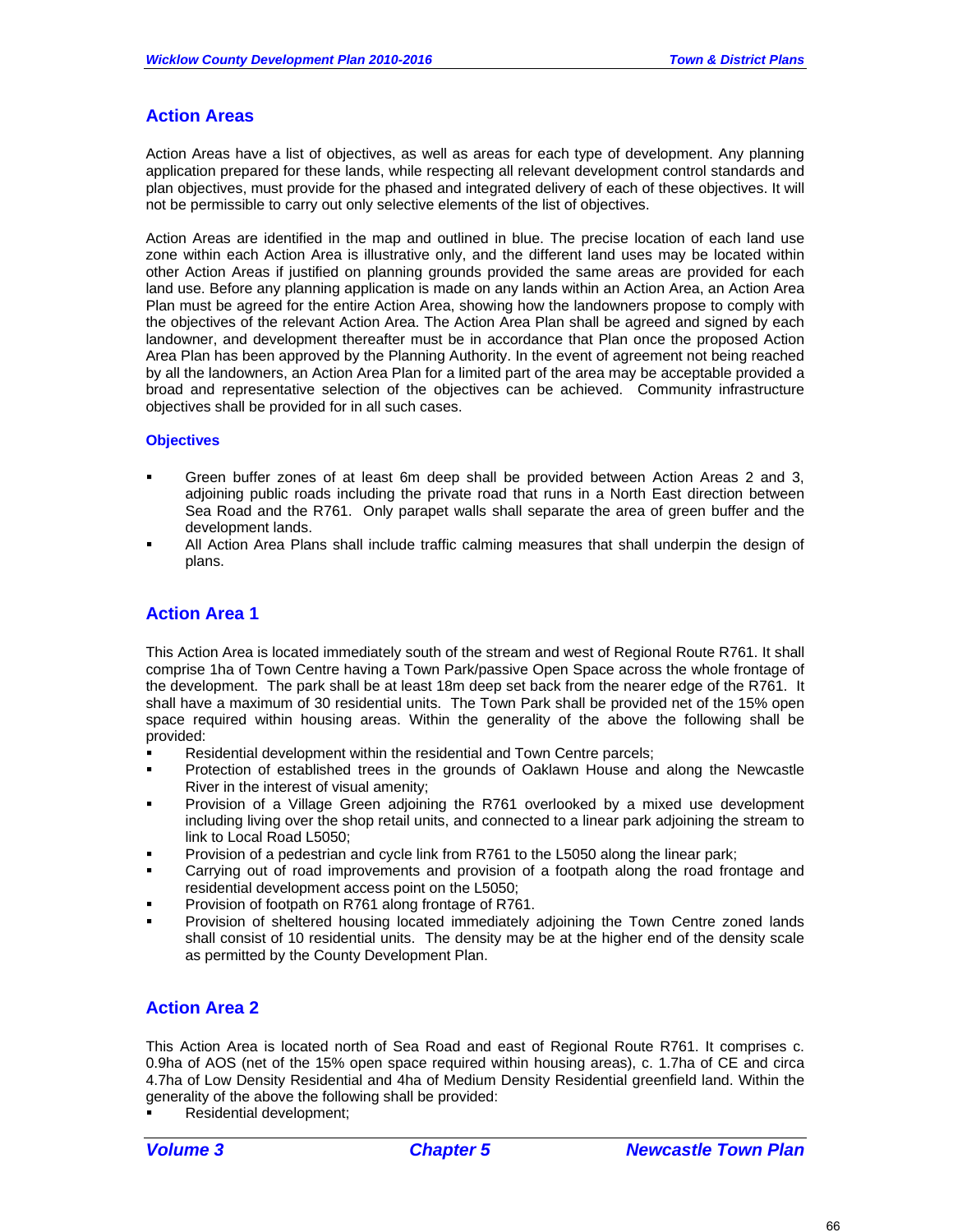- **Provision of team sports field:**
- Provision of a Primary School site;
- Provision of a road, pedestrian and cycleway linking R761 to Sea Road for the purpose of serving all the lands within the Action Area in a manner that enables the land to be developed while restricting the size of any one housing development served from this road to less than 40 units;
- Provision of a footpath from the entrance of the Action Area access road to the bridge.

### **Action Area 3**

This Action Area is located north of Local Road L5050 and west of Route R761. It comprises c. 0.2ha Open Space (net of the 15% open space required within housing areas), c. 2.1ha of Low Density Residential, and c. 1.6ha of Medium Density Residential.

Within the generality of the above the following shall be provided:

- Residential development;
- Provision of active play area;
- **Provision of footpath from access road to the Action Area to the bridge.**

## **12. Implementation**

The Council is obliged to monitor the operation and implementation of the Plan. The successful implementation of the provisions of this Plan will require the combined involvement of the community, local business, statutory service providers as well as Wicklow County Council.

The achievement of the objectives of the Plan will be dependent on the availability of appropriate levels of finance. The Council will actively and innovatively strive to identify and secure resources from both public and private sectors, to implement the provisions of this plan and facilitate private investment in the town, in accordance with this Town Plan.

To facilitate the implementation of Roads and Transportation, Water and Drainage and Community Facilities Infrastructure the Council will require contributions from benefiting developers. Contributions shall be made in accordance with Wicklow County Council's Development Contribution Scheme, adopted in 2007, and crafted by virtue of its powers under Section 48 (1) of the Planning and Development Act, 2000.

In addition Wicklow County Council will continue the practice of granting Planning Permission with the inclusion of conditions requiring levies and bonds to be paid, or works undertaken, to facilitate developments in the interests of the common good.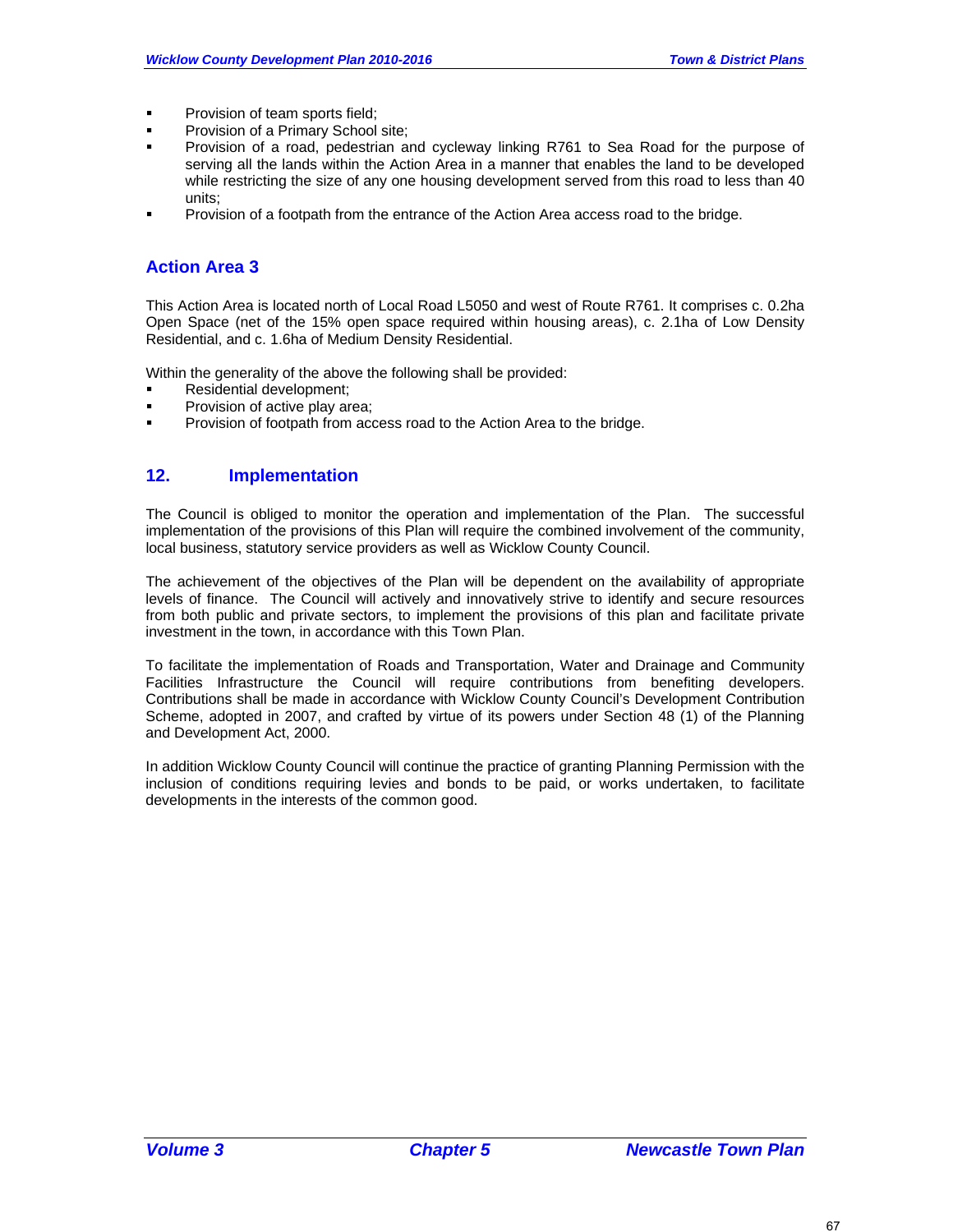## **APPENDIX**

This appendix forms part of the Newcastle Town Plan. It includes the background analysis for the zoning the plan<sup>1</sup>.

### **1. Housing**

This plan will forms part of the County Development Plan 2010-2016 and zoning will therefore be in the context of the proposed County Development Plan population projections up to 2016. While the amount of land to be zoned for housing is based on the number of people to be accommodated, *Household Size*, *'Excess Factor', 'Headroom',* and *'Housing Density'* are all factors in this equation.

### **Household Size**

The average household size has been steadily falling in Co. Wicklow, from 3.23 in 1996 to 2.9 in 2006, a fall of 0.033 per annum over the 10 year period, but this accelerated to over 0.04 over the past 4 years. The Regional Planning Guidelines review group for the Greater Dublin Area estimates that the average household size by 2016 will be in the region of **2.56 persons per household.**

There was a population of 938 persons in Newcastle in 2006 (or 325 houses assuming an average household size of 2.89). The 2016 target population of 1,500 persons will comprise 585 households (assuming household decline to 2.56). Therefore this plan shall make provision for **260 new households.**

### **Excess Factor**

This term describes the fact that demand for housing will exceed actual household formation due to: -Some of the additional units being required to replace obsolete housing;

-Some units being vacant at any one time due to market frictional factors;

-Some units being second homes or pieds à terre.

This essentially means that not all new houses in the town will result in the formation of a new *"household"* as (a) the new occupants may have previously resided in the town, in now obsolete housing (b) the house may be vacant or (c) the house may be a second home for someone who resides permanently elsewhere.

The excess factor can vary over time, between regions, within counties, and between urban and rural areas. The Regional Planning Guidelines have assumed that by 2010 the *"excess factor"* will be 20% for the Greater Dublin Area, and in the Mid-East region it will be circa 13%. Given that the *"excess factor"* is greater in urban than in rural areas, that Carnew is in the *"Hinterland"* and that a considerable proportion of households in the town are commuter households, **an excess factor of 6% will be used in this Plan.**

Due to the excess factor, more houses require to be built than the number of new households required; therefore the number of new houses / residential units required is **260 + 6% = 275 new houses.** 

#### **Headroom**

This is the amount of extra land that should be zoned over and above the minimum amount needed to accommodate population targets. It is also known as *"market factor"* and is intended to allow for that element of zoned land that may not be released to the market for housing purposes during the Plan period. Headroom is normally in the 30% - 50% range; and a figure of 3*0% will be applied in this*  Plan given the proximity of the town to the N11 and Dublin, and the resulting greater likelihood that development will take place. In this context, the town plan must zone sufficient land for **358 additional** houses.

-

<sup>&</sup>lt;sup>1</sup> It should be noted that the current Newcastle Town Plan, as set out in this County Development Plan 2010-2016, has been carried forward from the previous County Development Plan 2004-2010. The Newcastle Town Plan was adopted in 2007, as a variation of 2004 plan. At the time of adoption of the variation, a number of modifications to the Town Plan were made and as such, the calculations with regard to zonings contained in this appendix may not be fully consistent with those contained in the final Town Plan adopted. However, this appendix will still enable an understanding of the basis of the assumptions and recommendations made in the plan.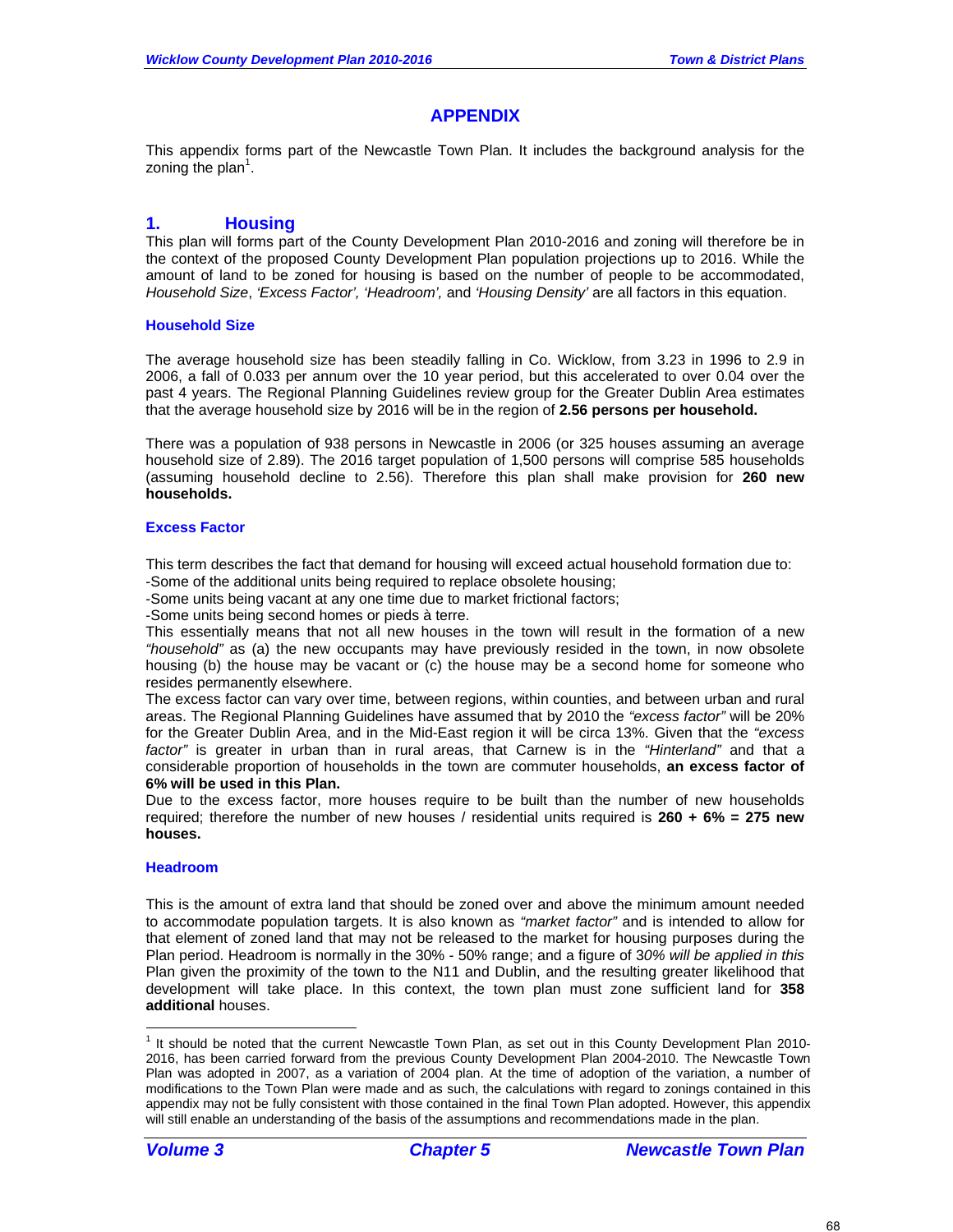### **Housing Density**

The density in the County Development Plan will apply to lands nearest the core of the town, and for calculation purposes a figure of 20 houses per hectare will apply to such land**.** Lands zoned on the periphery will be calculated using a figure of 10 units per hectare. These densities reflect the small size and semi rural character of the town.

### **Amount of New Zoned Housing Land**

This plan makes provision for

- Circa 10ha of medium density residential zoning ( R1 MD) which will accommodate c. 200 units
- Circa 12ha of low density residential zoning (R1 LD) which will accommodate c. 120 units
- **Circa 30 units in the town centre zone of AA1**
- Circa 3ha of low density residential zoning, not designated for development until 'Phase 2'.

## **2. Social and Community Infrastructure**

Newcastle has the following social and community assets:

- Church of Ireland church;
- Primary school 4 classrooms, with an average of 95-100 pupils per annum;
- Multipurpose Community Centre including tennis courts and children's playground;
- GAA pitch and large clubhouse (in ownership);
- Association football pitch (leased);
- Watch Tower Religious Centre.

#### **Education**

The existing St. Francis Primary School is a four-classroom school having approximately 25 pupils per classroom. As between 11- 12% of the population is composed of primary school children, allowing for population increase, the ultimate requirement will be for an 8-room school. The Department of Education have indicated that they require a 1.2 ha site located close to the new areas of housing and the town centre while the existing schools expressed preference is that land be designated to the west of the existing school for this purpose.

Thus there are two competing positions for what is a single requirement. To ensure that the projected expansion in primary pupil numbers can be accommodated in a sustainable manner, land will be designated for this use to the north of the town centre and in the midst of newly zoned residential lands to enable the majority of the children to walk to school. The zoning of these lands provides an option in accommodating primary school expansion in the event that the existing St. Francis School is unable to do so.

As the estimated number of second level pupils is based on 8.5% of the population, this indicates 128 pupils would need to be catered for. This is too small a number to sustain a second level school and thus the plan will make no allowance for this.

#### **Community and Play**

This plan will allow for 2.4ha of land per 1,000 added population to be designated for these purposes, and thus 1.6ha extra land will be designated, to cater for the increased population of 663 people.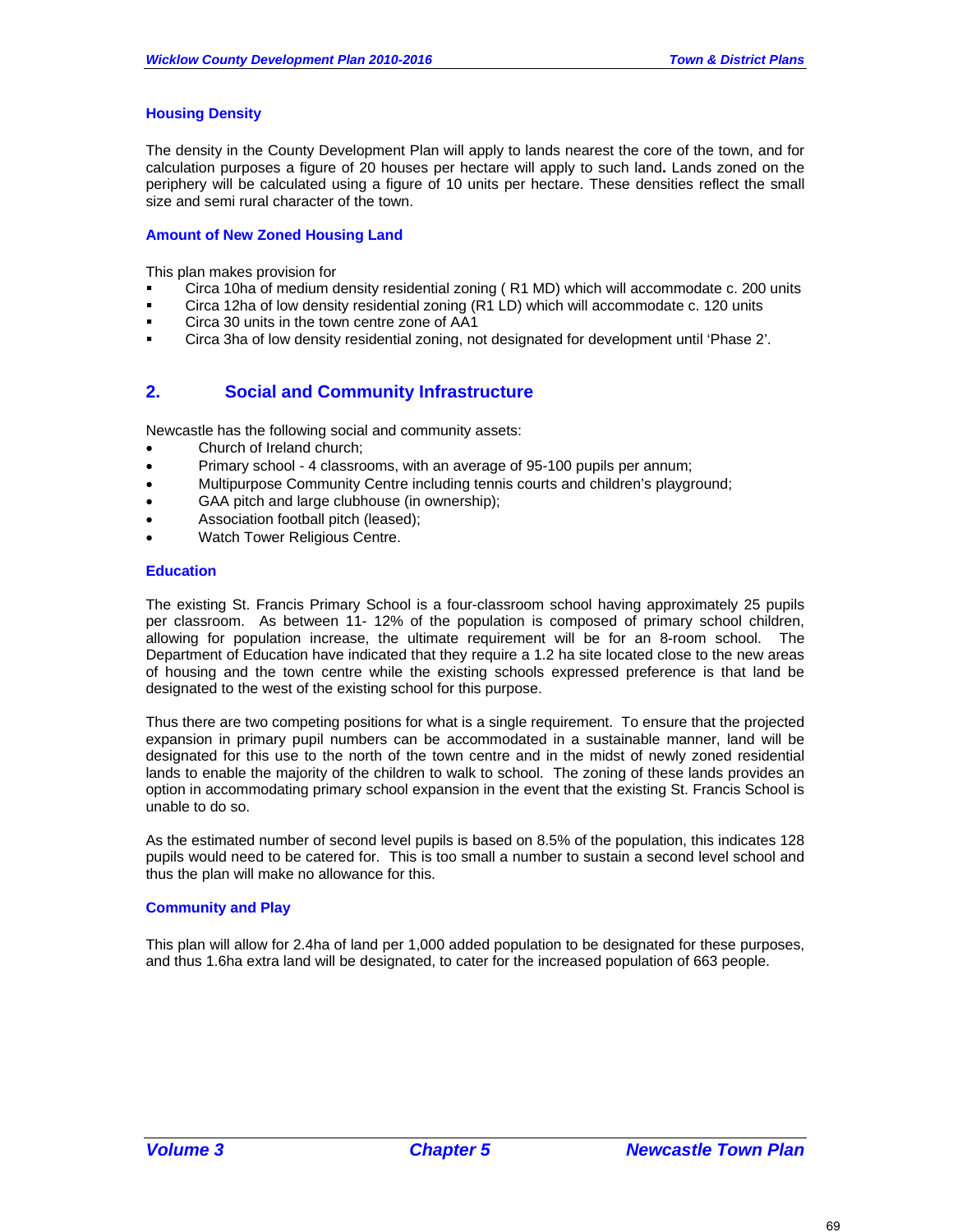## **3. Employment & Enterprise Infrastructure**

The appropriate scale of employment to be provided for such a 'Rural Town' as Newcastle is guided principally by the RPGs for the Greater Dublin Area, and the County Development Plan. The relatively modest level of employment in the town, and its limited catchment, is a reflection of its proximity to the higher order settlements of Newtownmountkennedy, Kilcoole, Wicklow, and Greystones/Delgany.

While the comparative measurement of the economic health of settlements by the application of statistical indicators is of importance to the understanding of medium to large settlements, such detailed analysis of the economic status of smaller towns and villages is not warranted or accurate. Analysis of Newcastle indicates that it is a commuter town and that outflows for employment are considerably greater than inflows. While the 'planning role' of Newcastle, a small settlement amidst higher order towns, is to sustain the local community, this plan seeks to enhance Newcastle's role as a nucleus for local enterprise. The public consultation process and Wicklow County Council Enterprise and Corporate Services Directorate have identified that demand exists for a local enterprise park. This employment zone will facilitate enterprise that is typically of a service nature, that is not location specific and has a large catchment. This employment zone shall make limited provision for local enterprise development.

Local enterprise type uses could include workshops and small incubator units for enterprise. Such land shall be developed at a low plot ratio, to a high level of design and incorporate extensive planting.

This employment zone shall allow for the following:

- The zoning of a 2.75 ha employment use;
- A minimum of 0.8 ha shall be for local enterprise development;
- A low density plot ratio of 0.3 to reflect this rural area and the preferred quality of service based employment or small enterprise units;
- $\blacksquare$  A gross employment density of 25m<sup>2</sup> per employee.

### **4. Retail**

The analysis in the 'Employment and Enterprise' section above applies to retail as well. Newcastle is close to the higher order towns of Wicklow, Greystones/Delgany, and particularly Newtownmountkennedy with its recently provided extensive shopping infrastructure. This plan will thus allow for shops predominantly providing an immediate convenience to local residents, and thus 0.5ha will be provided for these purposes.